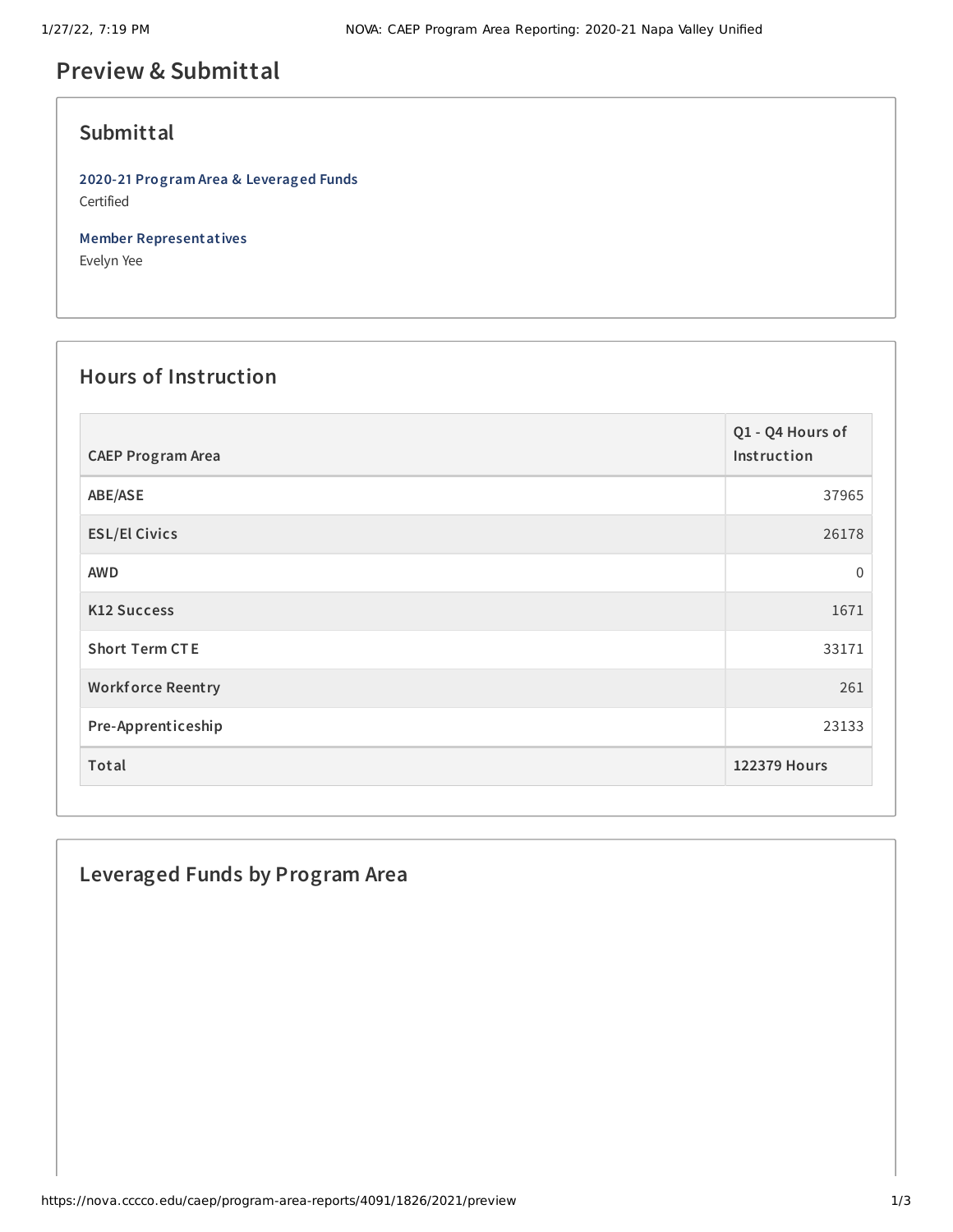| Fund                                        | ABE/ASE   | ESL/El<br>Civics | <b>AWD</b> | K12<br><b>Success</b> | <b>Short</b><br>Term<br><b>CTE</b> | Workforce<br>Reentry | Pre-<br>Apprenticeship | Totals      |
|---------------------------------------------|-----------|------------------|------------|-----------------------|------------------------------------|----------------------|------------------------|-------------|
| California<br>Adult<br>Education<br>Program | \$604,657 | \$910,139        | \$0        | \$177,768             | \$865,009                          | \$0                  | \$4,957                | \$2,562,530 |
| <b>CalWORKs</b>                             | \$0       | \$0              | \$0        | \$0                   | \$0                                | \$0                  | \$0                    | \$0         |
| NonCredit                                   | \$0       | \$0              | \$0        | \$0                   | \$0                                | \$0                  | \$0                    | \$0         |
| <b>Perkins</b>                              | \$0       | \$0              | \$0        | \$0                   | \$0                                | \$0                  | \$0                    | \$0         |
| <b>LCFF</b>                                 | \$0       | \$0              | \$0        | \$0                   | \$0                                | \$0                  | \$0                    | \$0         |
| Fees                                        | \$0       | \$0              | \$0        | \$0                   | \$48,785                           | \$0                  | \$0                    | \$48,785    |
| K12 Adult Ed<br><b>Jail Funds</b>           | \$0       | \$0              | \$0        | \$0                   | \$0                                | \$0                  | \$0                    | \$0         |
| <b>WIOA II</b>                              | \$128,464 | \$153,869        | \$0        | \$0                   | \$0                                | \$0                  | \$0                    | \$282,333   |
| Contracted<br><b>Services</b>               | \$0       | \$0\$            | \$0        | \$0                   | \$0                                | \$4,957              | \$0                    | \$4,957     |
| <b>Other State</b><br>Grants                | \$0       | \$0              | \$0        | \$0                   | \$0                                | \$0                  | \$108,067              | \$108,067   |
| Totals                                      | \$733,121 | \$1,064,008      | \$0        | \$177,768             | \$913,794                          | \$4,957              | \$113,024              | \$3,006,672 |

### **Certification**

**36 Napa Valley Adult Education Consortium - Primary Contact**

**Elena Toscano MEd** Project Manager [elenanvaec@gmail.com](mailto:elenanvaec@gmail.com)

Appro ved by Elena To scano MEd

**01/27/2022 11:19 AM PST**